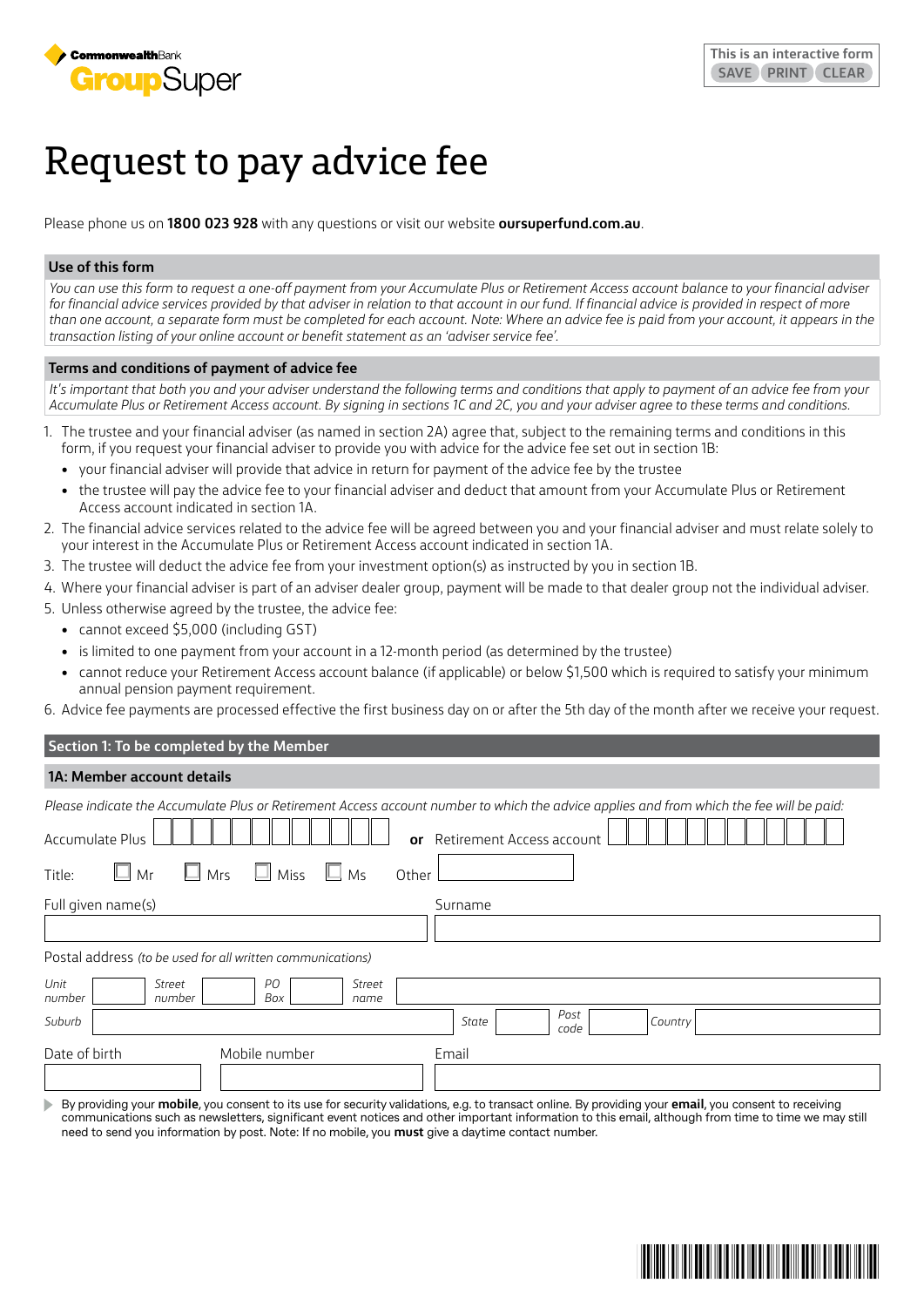#### **1B: Details of advice fee to be paid**

*You're limited to the payment of one advice fee from your account in a 12-month period (as determined by the trustee) and the maximum payment amount for any fee is \$5,000 (including GST). The payment of any advice fee cannot reduce your account (if applicable) below \$1,500 which is required to satisfy your minimum annual pension payment requirement. Refer to the Reference Guide: Fees and other costs for Accumulate Plus or the Member Guide (Product Disclosure Statement) for Retirement Acces[s \(oursuperfund.com.au/pds\)](http://oursuperfund.com.au/pds) for more information. If your account is invested in more than one investment option, the payment of the fee will be deducted from each option in the same proportion as your account balance.*

Indicate the amount of the advice fee to be paid from your account *(amount should include GST)*

# **\$**

# **1C: Member declaration and signature**

By signing below, I declare to the trustee of Commonwealth Bank Group Super and my financial adviser named in section 2A that:

- I consent to the trustee paying to my financial adviser (or their dealer group if applicable) the amount specified in section 1B and deducting that amount from my account in accordance with the terms and conditions set out on page 1 of this form.
- I acknowledge that my financial adviser and I have agreed the financial advice services to be performed by my financial adviser in relation to this advice fee arrangement.
- I confirm that the amount to be deducted from my Accumulate Plus or Retirement Access account and paid to my financial adviser relates solely to financial advice in relation to my interest in the account indicated in section 1A and is a reasonable amount for the financial advice provided.
- I confirm that I have chosen my financial adviser and that the trustee is not responsible for the financial advice services to be provided by my selected financial adviser.
- I release the trustee from any claim relating to the financial advice services to be provided by my selected financial adviser, other than a claim for the trustee to pay the agreed fee and to deduct it from my account.
- I understand and consent to my information being collected, disclosed and used in accordance with the fund's privacy policy, which is available by contacting the fund or visiting **[oursuperfund.com.au](http://oursuperfund.com.au)** (under the 'Privacy' link on the homepage).

| Member's signature  | 6.0<br>$\overline{\phantom{a}}$ |      |           |
|---------------------|---------------------------------|------|-----------|
| Print member's name |                                 | Date | dd / mm / |

**Your financial adviser will also need to complete Section 2 over the page.**